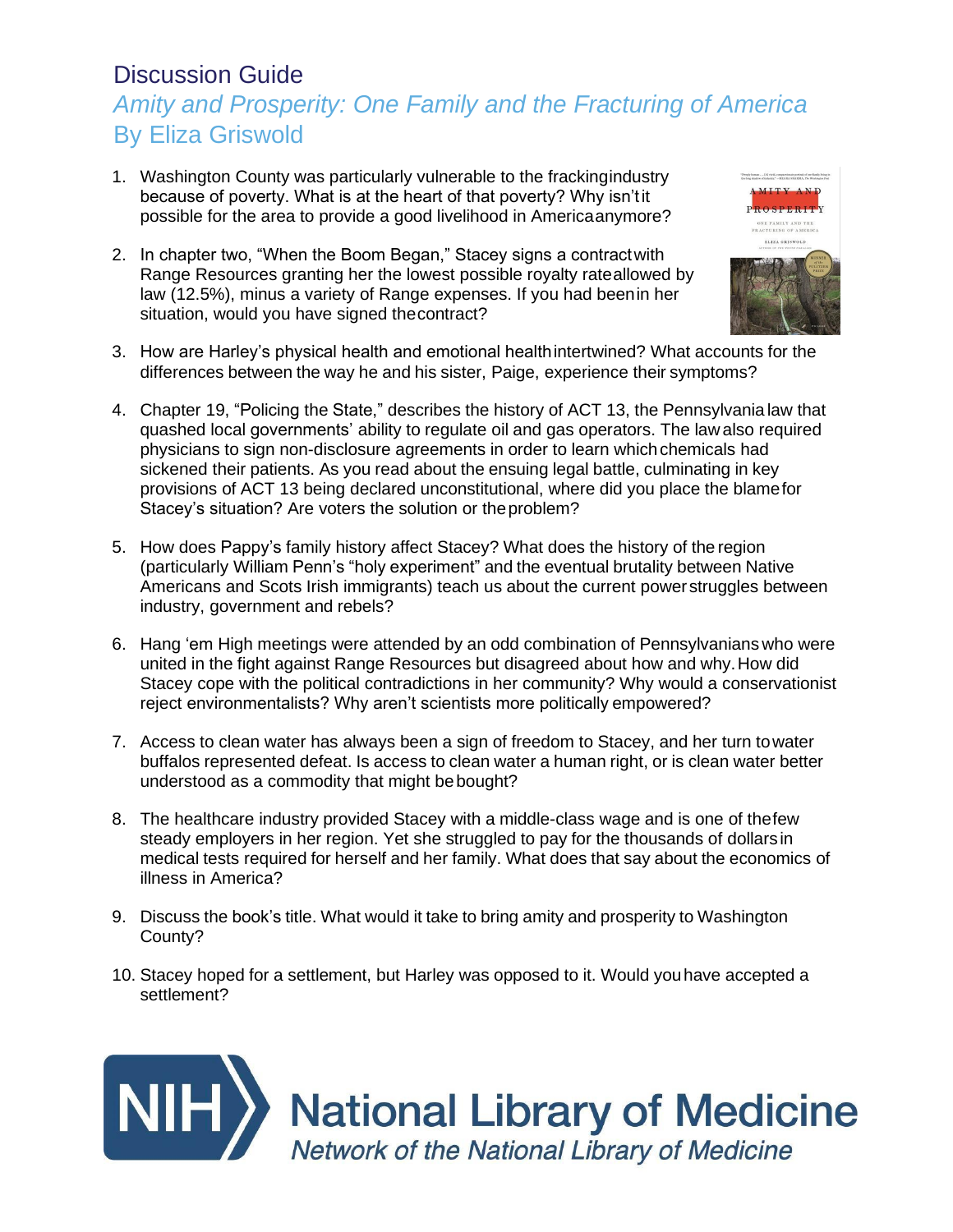### Discussion Guide

## *Amity and Prosperity: One Family and the Fracturing of America* By Eliza Griswold

- 11. What accounts for the tenacity of lawyers like the Smiths (who were willing to pursue cases against Range for years on a shoestring budget) and plaintiffs like Stacey? What keeps them from being easily intimidated or succumbing todespair?
- 12. Ron Yeager obtained a pre-drill test, but Buzz, Stacey and the Voyleses didn't. Ifyou were on a jury, what proof would you need of his water in order to be convincedabout the cause of the contamination? If the liner of a drill cuttings pit or a waste pond is shown to be leaking, should that be sufficient evidence that the pit or pond is the source oftoxins?
- 13. As you read about the suffering of Stacey's animals (including the offspring of Bootsand Diva), along with the tragic contamination of springs that flow from the Ten Mile Creek Watershed, how did the book shape your view of the natural world? How much responsibility do we have to protect the planet and its creatures, beyond what's necessary for our own survival?
- 14. What did you discover about the way the energy industry weighs risk versusrewards? What would your life look like if humans stopped extracting minerals from theearth?
- 15. Washington County was particularly vulnerable to the fracking industry because of poverty. What is at the heart of that poverty? Why isn't it possible for the area to provide a good livelihood in America anymore?
- 16. In chapter two, "When the Boom Began," Stacey signs a contract with Range Resources granting her the lowest possible royalty rate allowed by law (12.5%), minusa variety of Range expenses. If you had been in her situation, would you have signedthe contract?
- 17. How are Harley's physical health and emotional health intertwined?What accounts for the differences between the way he and his sister, Paige, experience their symptoms?
- 18. Chapter 19, "Policing the State," describes the history of ACT 13, the Pennsylvania law that quashed local governments' ability to regulate oil and gas operators. The lawalso required physicians to sign non-disclosure agreements in order to learn whichchemicals had sickened their patients. As you read about the ensuing legal battle, culminatingin key provisions of ACT 13 being declared unconstitutional, where did you place the blame for Stacey's situation? Are voters the solution or theproblem?
- 19. How does Pappy's family history affect Stacey? What does the history of the region (particularly William Penn's "holy experiment" and the eventual brutality between Native Americans and Scots Irish immigrants) teach us about the current power struggles between industry, government and rebels?